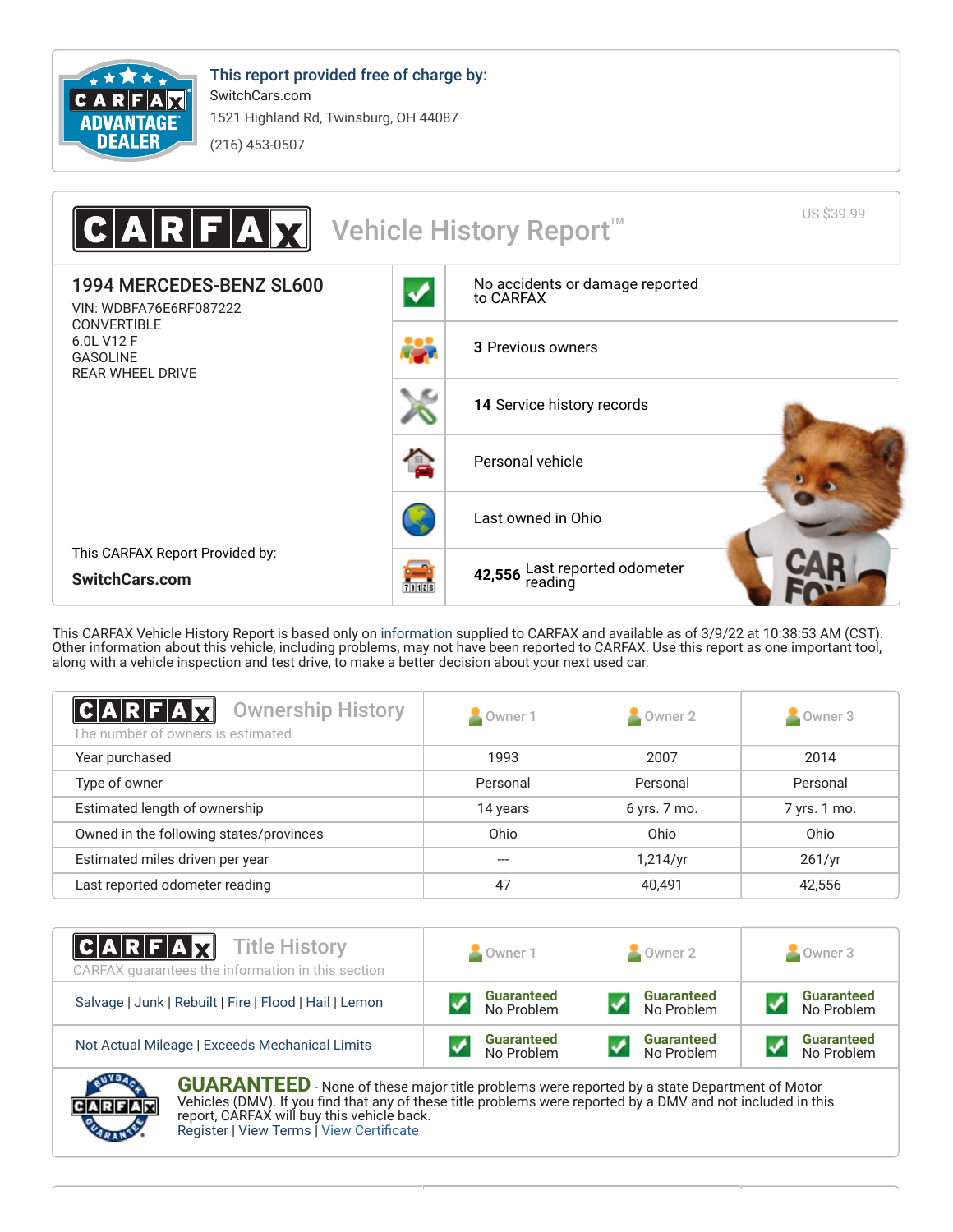| <b>Additional History</b><br> C A R F A<br>Not all accidents / issues are reported to CARFAX         | Owner 1                     | Owner 2                                              | Owner 3                                             |
|------------------------------------------------------------------------------------------------------|-----------------------------|------------------------------------------------------|-----------------------------------------------------|
| <b>Total Loss</b><br>No total loss reported to CARFAX.                                               | No Issues<br>Reported       | No Issues<br>$\boldsymbol{\mathcal{N}}$<br>Reported  | No Issues<br>$\checkmark$<br>Reported               |
| <b>Structural Damage</b><br>No structural damage reported to CARFAX.                                 | No Issues<br>Reported       | No Issues<br>Reported                                | No Issues<br>$\blacklozenge$<br>Reported            |
| Airbag Deployment<br>No airbag deployment reported to CARFAX.                                        | No Issues<br>Reported       | No Issues<br>$\blacktriangledown$<br>Reported        | No Issues<br>↵<br>Reported                          |
| <b>Odometer Check</b><br>No indication of an odometer rollback.                                      | No Issues<br>Indicated      | No Issues<br>$\overline{\mathbf{v}}$<br>Indicated    | No Issues<br>$\blacktriangledown$<br>Indicated      |
| Accident / Damage<br>No accidents or damage reported to CARFAX.                                      | No Issues<br>Ø<br>Reported  | No Issues<br>$\boldsymbol{\mathcal{N}}$<br>Reported  | No Issues<br>$\boldsymbol{\mathcal{N}}$<br>Reported |
| <b>Manufacturer Recall</b><br>Check with an authorized Mercedes-Benz dealer for any<br>open recalls. | No Recalls<br>✓<br>Reported | No Recalls<br>$\boldsymbol{\mathcal{S}}$<br>Reported | No Recalls<br>$\boldsymbol{J}$<br>Reported          |
| <b>Basic Warranty</b><br>No data reported to CARFAX.                                                 | No Data Reported            | No Data Reported                                     | No Data Reported                                    |

**CARFAX** Detailed History Personal Vehicle Owner 1 Purchased: 1993 Date Mileage Source **Comments** 10/25/1993  $\Delta$ 7 Ohio Title issued or updated Motor Vehicle Dept. - First owner reported - Titled or registered as personal vehicle Perrysburg, OH Title #8700046958 **Vehicle serviced** 11/06/2001 Vin Devers Autohaus of Sylvania Maintenance inspection completed Sylvania, OH - Tires rotated 419-885-5111 vindevers.com - Brake fluid flushed/changed - Oil and filter changed  $4.5 / 5.0$ - Vehicle washed/detailed 172 Verified Reviews - Tire condition and pressure checked - Brake master cylinder replaced/repaired 3,071 Customer Favorites - Electrical system checked Vehicle serviced 12/10/2002 Vin Devers Autohaus of Sylvania Vehicle washed/detailed Sylvania, OH 419-885-5111 vindevers.com  $4.5 / 5.0$ 172 Verified Reviews 3,071 Customer Favorites Vehicle serviced 06/16/2003 Vin Devers Autohaus of Sylvania Oil and filter changed Sylvania, OH 419-885-5111 - Electrical system checked vindevers.com - Interior trim checked - Light bulb(s) replaced  $4.5 / 5.0$ 172 Verified Reviews 3,071 Customer Favorites Vehicle serviced 10/28/2003 Vin Devers Autohaus of Sylvania Electrical system checked Sylvania, OH 419-885-5111 - Front turn signal/parking assembly replaced vindevers.com  $4.5 / 5.0$  $2 - 2$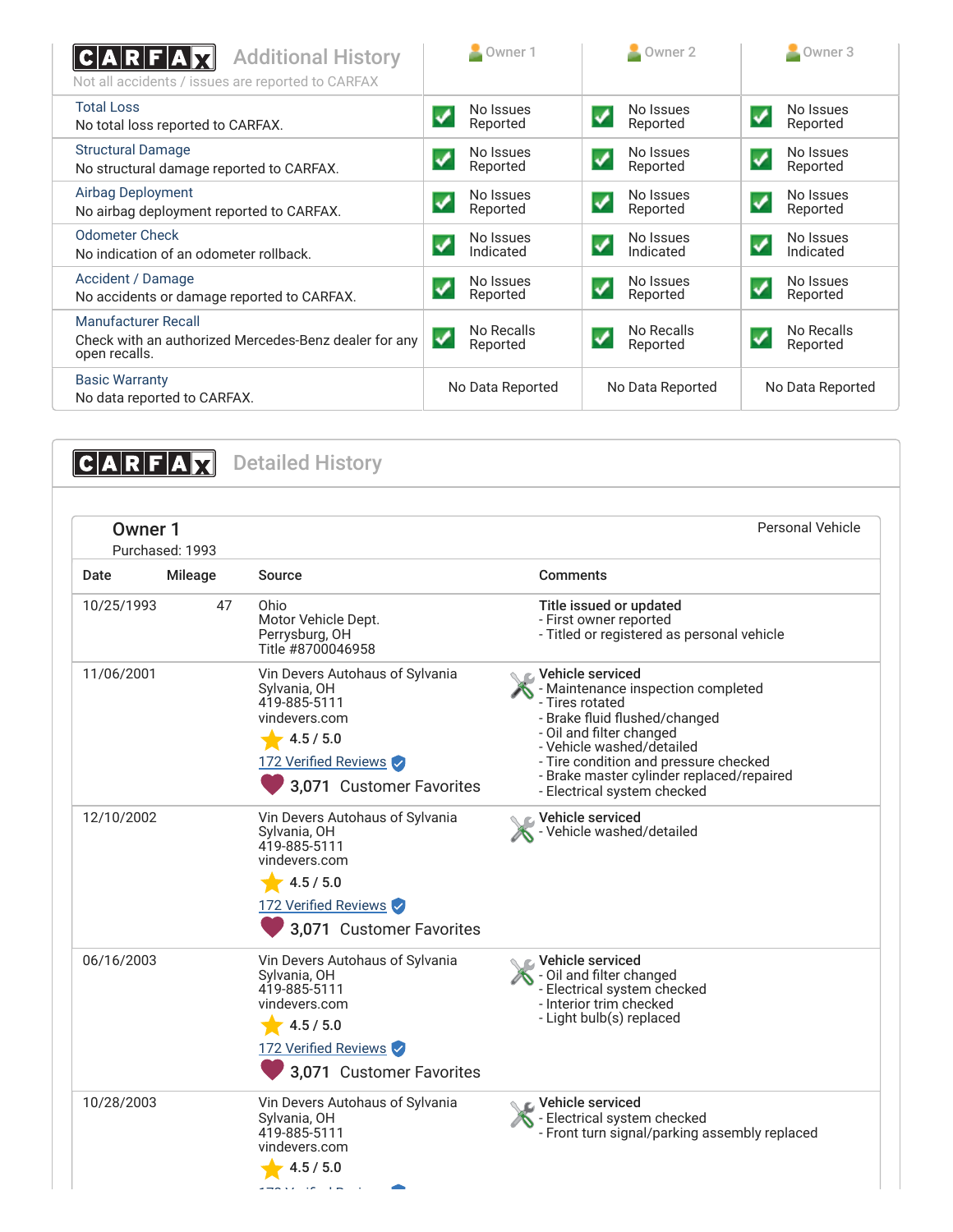|                                          |                | 172 Verified Reviews<br>3,071 Customer Favorites                                                                                                  |                                                                                                         |                                 |
|------------------------------------------|----------------|---------------------------------------------------------------------------------------------------------------------------------------------------|---------------------------------------------------------------------------------------------------------|---------------------------------|
| 10/14/2004                               |                | Vin Devers Autohaus of Sylvania<br>Sylvania, OH<br>419-885-5111<br>vindevers.com<br>4.5 / 5.0<br>172 Verified Reviews<br>3,071 Customer Favorites | Vehicle serviced<br>- Maintenance inspection completed<br>- Oil and filter changed<br>- Brakes checked  |                                 |
| 06/30/2006                               |                | Vin Devers Autohaus of Sylvania<br>Sylvania, OH<br>419-885-5111<br>vindevers.com<br>4.5 / 5.0<br>172 Verified Reviews<br>3,071 Customer Favorites | C Vehicle serviced<br>- Electrical system checked<br>- Oil and filter changed                           |                                 |
| 07/10/2006                               |                | Vin Devers Autohaus of Sylvania<br>Sylvania, OH<br>419-885-5111<br>vindevers.com<br>4.5 / 5.0<br>172 Verified Reviews<br>3,071 Customer Favorites | Vehicle serviced<br>Felectrical system checked                                                          |                                 |
| 08/07/2006                               |                | Vin Devers Autohaus of Sylvania<br>Sylvania, OH<br>419-885-5111<br>vindevers.com<br>4.5 / 5.0<br>172 Verified Reviews<br>3,071 Customer Favorites | Vehicle serviced                                                                                        |                                 |
| Owner <sub>2</sub><br>Purchased:<br>2007 |                | Low mileage! This owner drove less than<br>the industry average of 15,000 miles per<br>year.                                                      |                                                                                                         | Personal Vehicle<br>1,214 mi/yr |
| Date                                     | <b>Mileage</b> | Source                                                                                                                                            | <b>Comments</b>                                                                                         |                                 |
| 11/01/2007                               | 32,300         | Ohio<br>Motor Vehicle Dept.<br>Maumee, OH<br>Title #4803199272                                                                                    | Vehicle purchase reported<br>- Title issued or updated<br>- New owner reported                          |                                 |
| 11/08/2007                               |                | Vin Devers Autohaus of Sylvania<br>Sylvania, OH<br>419-885-5111<br>vindevers.com<br>4.5 / 5.0<br>172 Verified Reviews<br>3,071 Customer Favorites | Vehicle serviced<br>- Maintenance inspection completed<br>- Electrical system checked                   |                                 |
| 07/22/2008                               | 37,059         | Vin Devers Autohaus of Sylvania<br>Sylvania, OH<br>419-885-5111<br>vindevers.com<br>4.5 / 5.0<br>172 Verified Reviews<br>3,071 Customer Favorites | Vehicle serviced<br>- Maintenance inspection completed<br>- Engine checked<br>- Fuel line/hose replaced |                                 |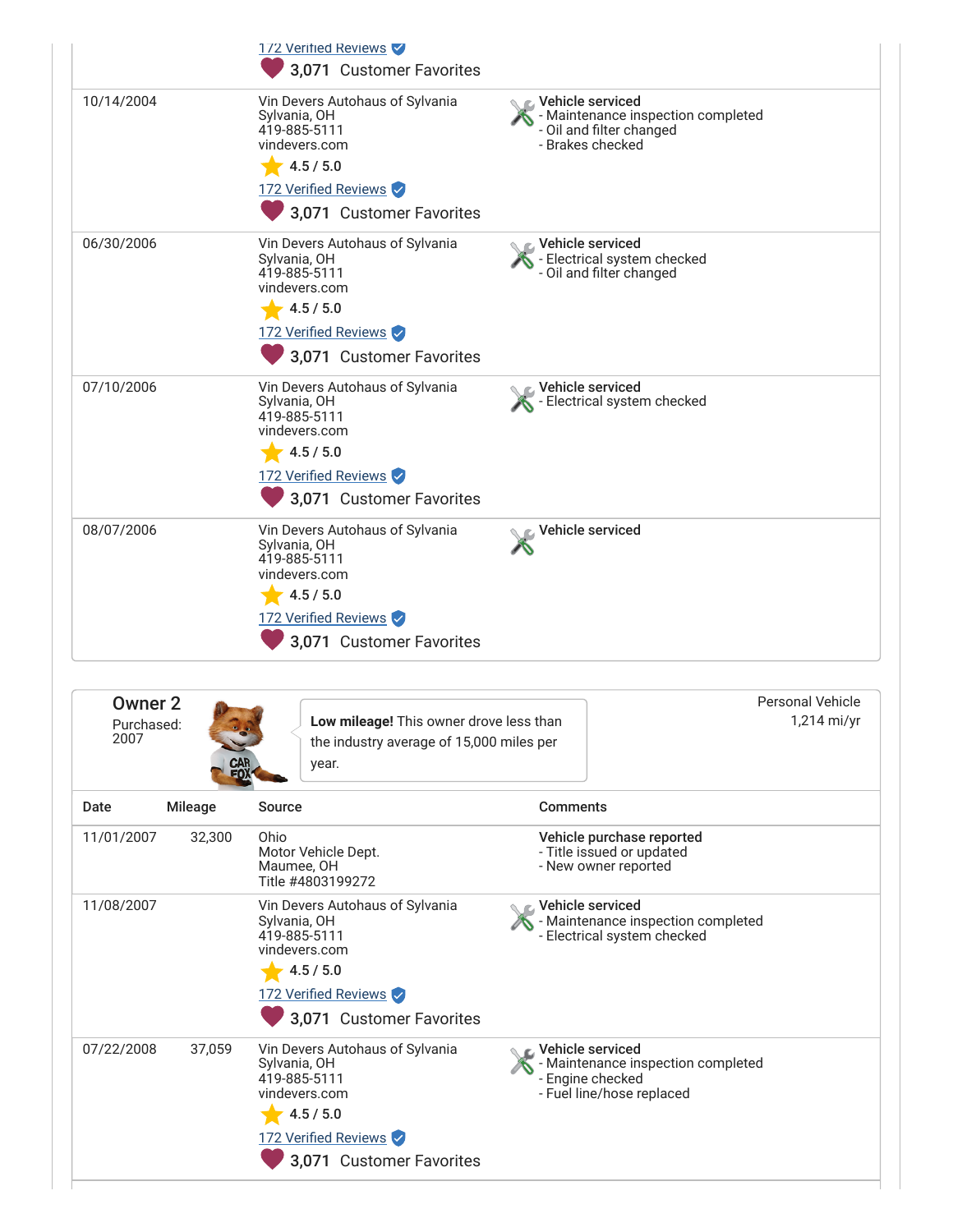| 03/26/2009 |        | Ohio<br>Motor Vehicle Dept.<br>Maumee, OH<br>Title #4803199272                                                                                    | Registration issued or renewed                                                                                                                                                                                               |
|------------|--------|---------------------------------------------------------------------------------------------------------------------------------------------------|------------------------------------------------------------------------------------------------------------------------------------------------------------------------------------------------------------------------------|
| 03/25/2010 |        | Ohio<br>Motor Vehicle Dept.<br>Maumee, OH<br>Title #4803199272                                                                                    | Registration issued or renewed                                                                                                                                                                                               |
| 03/15/2011 |        | Ohio<br>Motor Vehicle Dept.<br>Maumee, OH<br>Title #4803199272                                                                                    | Registration issued or renewed                                                                                                                                                                                               |
| 03/19/2012 |        | Ohio<br>Motor Vehicle Dept.<br>Maumee, OH<br>Title #4803199272                                                                                    | Registration issued or renewed                                                                                                                                                                                               |
| 06/12/2012 | 39,554 | Vin Devers Autohaus of Sylvania<br>Sylvania, OH<br>419-885-5111<br>vindevers.com<br>4.5 / 5.0<br>172 Verified Reviews<br>3,071 Customer Favorites | Vehicle serviced<br>- Maintenance inspection completed<br>- Electrical system checked<br>- Vehicle washed/detailed<br>- Engine checked<br>- Steering/suspension checked<br>- Fuse block replaced<br>- Oil and filter changed |
| 03/15/2013 |        | Ohio<br>Motor Vehicle Dept.<br>Maumee, OH<br>Title #4803199272                                                                                    | Registration issued or renewed                                                                                                                                                                                               |
| 06/25/2013 | 40,038 | Coppus Motors Inc.<br>Tiffin, OH<br>419-447-8131<br>coppusmotors.com<br>4.7 / 5.0<br>71 Verified Reviews<br>61 Customer Favorites                 | C Vehicle serviced<br>Recommended maintenance performed                                                                                                                                                                      |
| 03/10/2014 |        | Ohio<br>Motor Vehicle Dept.<br>Maumee, OH<br>Title #4803199272                                                                                    | Registration issued or renewed                                                                                                                                                                                               |
| 06/26/2014 | 40,385 | Ohio<br>Motor Vehicle Dept.                                                                                                                       | Vehicle purchase reported                                                                                                                                                                                                    |
| 06/28/2014 |        | Jim White Lexus of Toledo<br>Toledo, OH<br>419-841-3500<br>lexusoftoledo.com<br>4.7 / 5.0<br>129 Verified Reviews<br>2,171 Customer Favorites     | Vehicle offered for sale                                                                                                                                                                                                     |
| 07/08/2014 |        | Ohio<br>Motor Vehicle Dept.<br>Maumee, OH<br>Title #4804493652                                                                                    | Title issued or updated<br>- Dealer took title of this vehicle while it was in<br>inventory                                                                                                                                  |
| 07/24/2014 | 40,491 | Jim White Lexus of Toledo<br>Toledo, OH<br>419-841-3500<br>lexusoftoledo.com<br>4.7 / 5.0<br>129 Verified Reviews<br>2,171 Customer Favorites     | Vehicle sold                                                                                                                                                                                                                 |
| 07/24/2014 |        | Ohio<br>Motor Vehicle Dept.                                                                                                                       | Vehicle purchase reported                                                                                                                                                                                                    |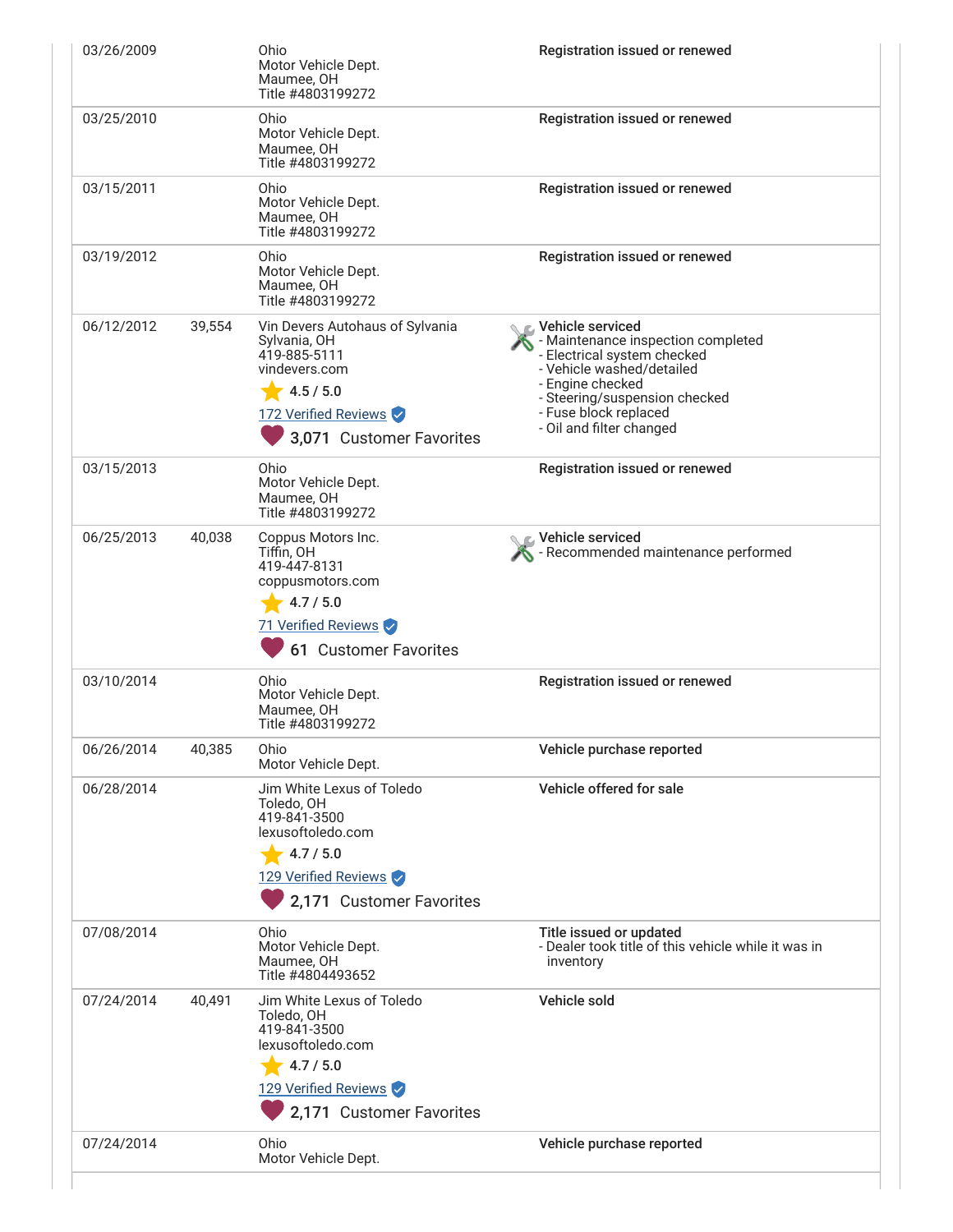07/29/2014

Ohio<br>Motor Vehicle Dept.<br>Toledo, OH<br>Title #4804507927

Title issued or updated<br>- Dealer took title of this vehicle while it was in<br>inventory

| Owner <sub>3</sub><br>Purchased:<br>2014 |                | Low mileage! This owner drove less than<br>the industry average of 15,000 miles per<br>year.                                                      |                                                                                                  | <b>Personal Vehicle</b><br>261 mi/yr |
|------------------------------------------|----------------|---------------------------------------------------------------------------------------------------------------------------------------------------|--------------------------------------------------------------------------------------------------|--------------------------------------|
| Date                                     | <b>Mileage</b> | <b>Source</b>                                                                                                                                     | <b>Comments</b>                                                                                  |                                      |
| 07/30/2014                               |                | Ohio<br>Motor Vehicle Dept.<br>Toledo, OH<br>Title #4804509006                                                                                    | Title issued or updated<br>- New owner reported                                                  |                                      |
| 08/30/2014                               |                | Ohio<br>Motor Vehicle Dept.<br>Toledo, OH<br>Title #4804509006                                                                                    | Registration issued or renewed                                                                   |                                      |
| 12/11/2014                               |                | Ohio<br>Motor Vehicle Dept.<br>Toledo, OH<br>Title #4804509006                                                                                    | Registration issued or renewed                                                                   |                                      |
| 09/03/2015                               | 40,985         | Vin Devers Autohaus of Sylvania<br>Sylvania, OH<br>419-885-5111<br>vindevers.com<br>4.5 / 5.0<br>172 Verified Reviews<br>3,071 Customer Favorites | C Vehicle serviced<br>- Engine checked<br>- Electrical system checked                            |                                      |
| 09/14/2015                               |                | Vin Devers Autohaus of Sylvania<br>Sylvania, OH<br>419-885-5111<br>vindevers.com<br>4.5 / 5.0<br>172 Verified Reviews<br>3,071 Customer Favorites | Vehicle serviced<br>- Oil pan gasket replaced<br>- Engine checked<br>- Electrical system checked |                                      |
| 12/18/2015                               |                | Ohio<br>Motor Vehicle Dept.<br>Toledo, OH<br>Title #4804509006                                                                                    | Registration issued or renewed                                                                   |                                      |
| 01/20/2017                               |                | Ohio<br>Motor Vehicle Dept.<br>Toledo, OH<br>Title #4804509006                                                                                    | Registration issued or renewed                                                                   |                                      |
| 12/20/2017                               |                | Ohio<br>Motor Vehicle Dept.<br>Toledo, OH<br>Title #4804509006                                                                                    | Registration issued or renewed                                                                   |                                      |
| 12/27/2018                               |                | Ohio<br>Motor Vehicle Dept.<br>Toledo, OH<br>Title #4804509006                                                                                    | Registration issued or renewed                                                                   |                                      |
| 12/02/2019                               |                | Ohio<br>Motor Vehicle Dept.<br>Toledo, OH<br>Title #4804509006                                                                                    | Registration issued or renewed                                                                   |                                      |
| 03/23/2021                               |                | Ohio<br>Registration issued or renewed<br>Motor Vehicle Dept.<br>Toledo, OH<br>Title #4804509006                                                  |                                                                                                  |                                      |